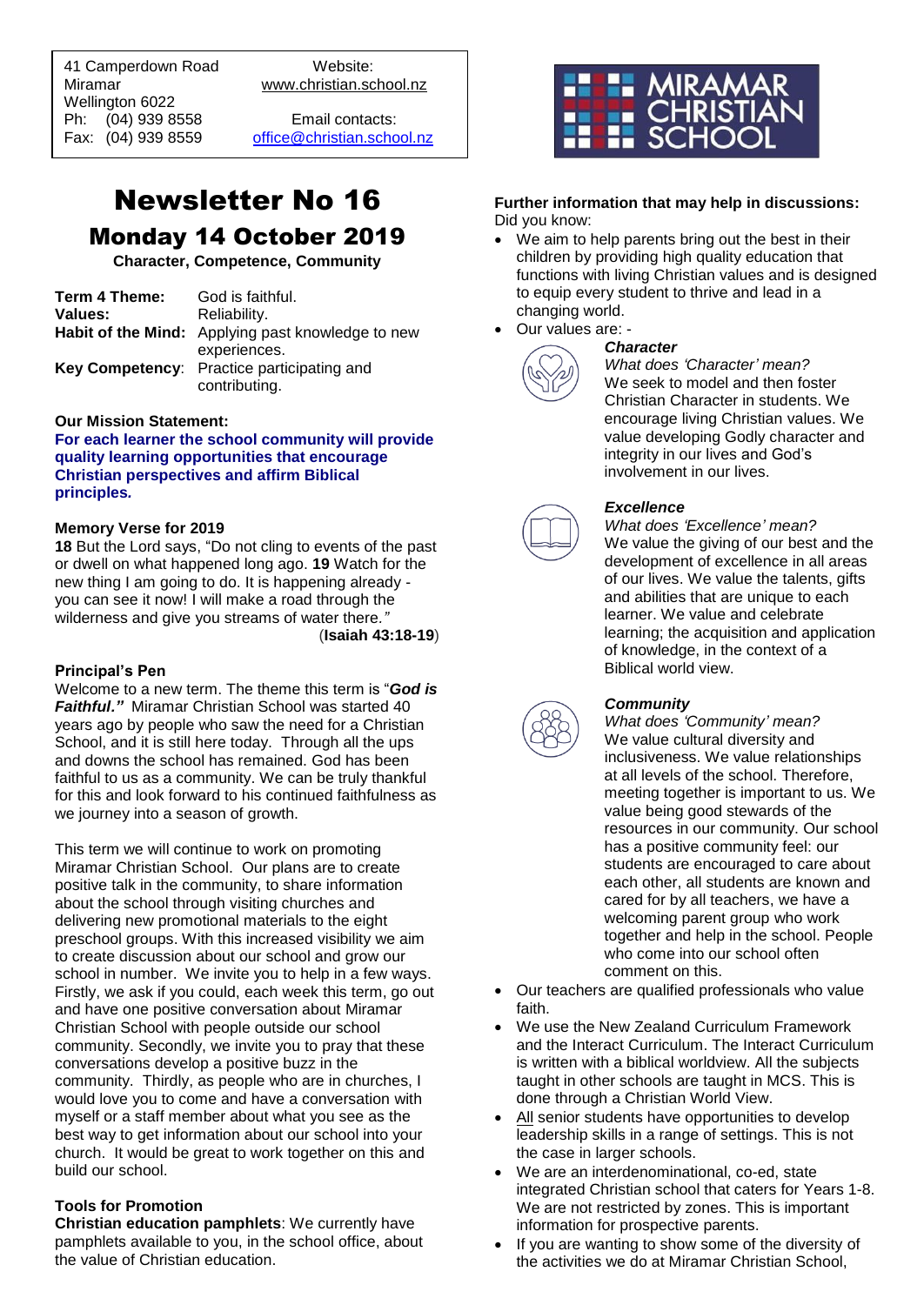have a look at our school Facebook page to help remember what we have done.

#### **New Student**



We celebrate Tanikah's arrival at Miramar Christian School. We pray God's richest blessings on you and your learning as we welcome you into our community.

#### **Thank you Whānau**

Thank you to the whānau who enabled our students to access experiences and learning by providing transport to Maranatha Christian School Bible App Work and Concert, Futsal Tournament, supporting the Book Fair and of course those supporting our "Feathers and Fun" Concert. Your support is invaluable and has enabled our akonga to experience a rich curriculum. I also want to give a big thank you to all those who are getting on board with the APT and thinking about how they can partner to benefit our akonga.

#### **Sunhat Season**

In the warmer months of the year our sun is more harmful, so we have students wear sunhats. This time is on us again. Please help your child find and bring their sunhat to school each day.

#### **School Assembly**

These will continue to be on Fridays this term. We will have three sharing assemblies where classes share their learning. Dates for these will follow.

#### **Health/Puberty Consultation – Y6-8**

Thank you to the parent who attended the puberty consultation evening. We have sent home a questionnaire for parents who have students in Year 6 and 7 and did not attend. Please fill these in and return these to school. Your views are important to us.

#### **Coming Activity**

**SHAKEOUT** - We will be taking part in the National Shakeout this Thursday 17 October. This will involve a tsunami evacuation to Miramar North School.

#### **School Photos – Monday 21 October 2019**

School photos envelopes will be issued today. Please return these to the school office no later than Friday 18 October 2019. If you require sibling photo envelopes and/or spare envelopes these can be collected from the school office. *Please note all photo orders must be received by the school office no later than Monday 21 October 2019 as you can only pre-order photos.*

#### **Prayer points: - Thank God:**

- For all the different experience's students had in Term 3.
- For our dedicated and professional Christian staff.
- For our incredibly committed BoT and Peniel Trust.
- For our wonderful parent community who are working on the APT.
- For our faithful volunteers.
- For opportunities to connect with the community e.g. having students from Holy Cross School and Miramar North School come to our school to watch the Capital E performance.
- For God's faithfulness to Miramar Christian School for the last 40 years.

#### **Please pray:**

- For every Miramar Christian School parent and every staff member to have at least one positive conversation with someone in the community each week this term.
- For there to be a positive ongoing buzz about Miramar Christian School in the community kicked off by our discussions and continued by our promotional work.
- For wisdom, creativity and skill as we create new promotional material for our school and that materials and messages would connect with and reach those who would be excited about sending their children to Miramar Christian School.
- God's blessing and the ability to communicate clearly as we go out into churches to promote Christian Education and Miramar Christian School.
- For opportunities to build on the connections we have made with preschools and other community groups.
- For our school to continue to have an open stance and look for ways to bless and give to others.
- For wisdom and energy for the APT as they begin planning for the end of term Christmas party.

For our prayer students and their families: - **Week 1:** Joseph, Lotus, Justine **Week 2:** Tanikah, Zeanelle, Josiah

Thank you for your commitment and prayers.

Blessings and nga mihi nui **Kaye Gillies Principal**

#### **2019 Invoices**

Invoices for **School Costs, Term 1 PE Programme and Swimming Lessons** are now **OVERDUE.** We ask you pay these as soon as possible.